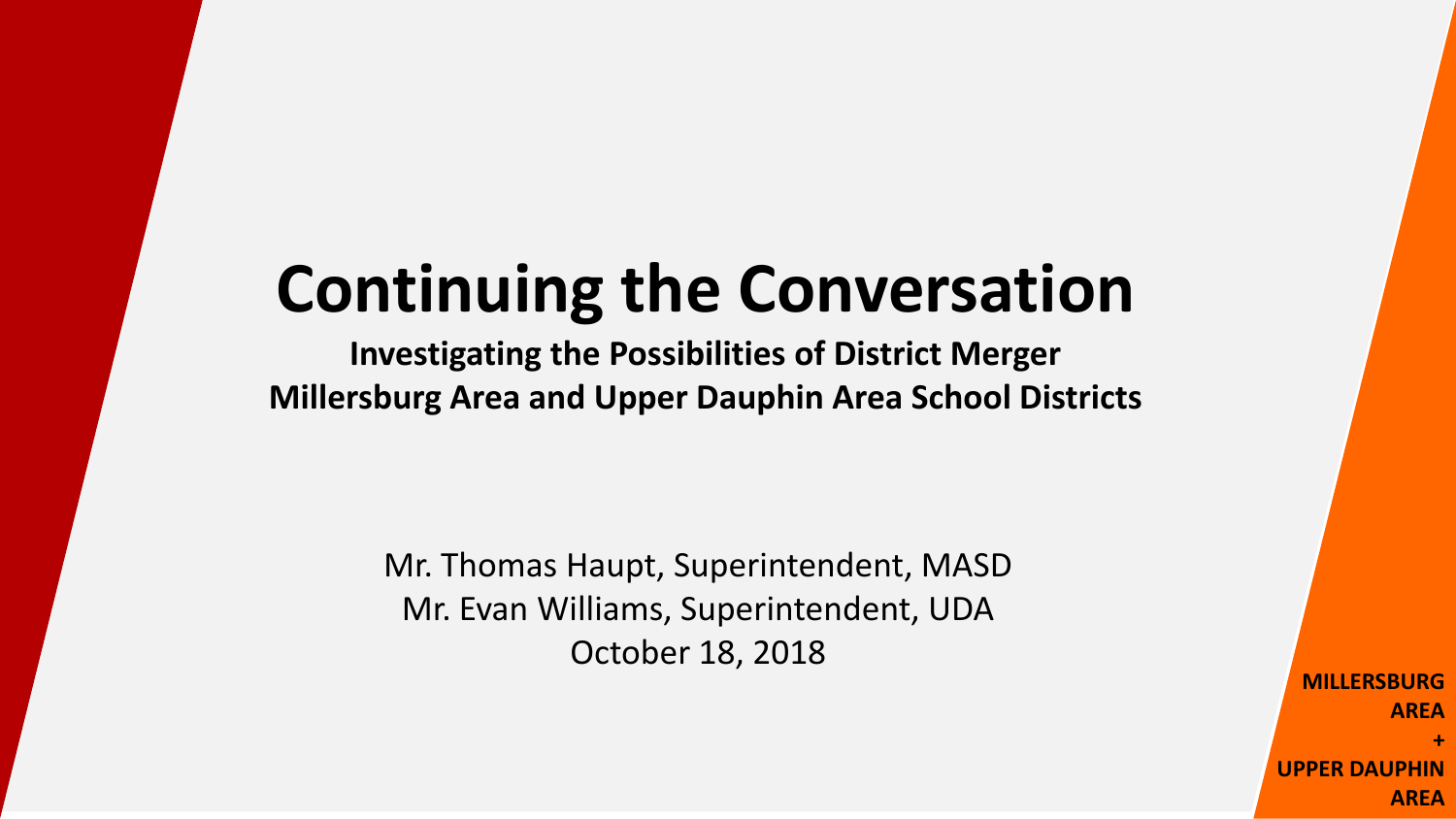#### **Presentation Contents**

- Common Themes from Sports Cooperative
- **Background**
- Board Considerations
- Questions for Consideration
- Board Governance
- Direction to Administration

\*Information in this presentation has been provided utilizing guidance documents available to school districts by the PA Department of Education.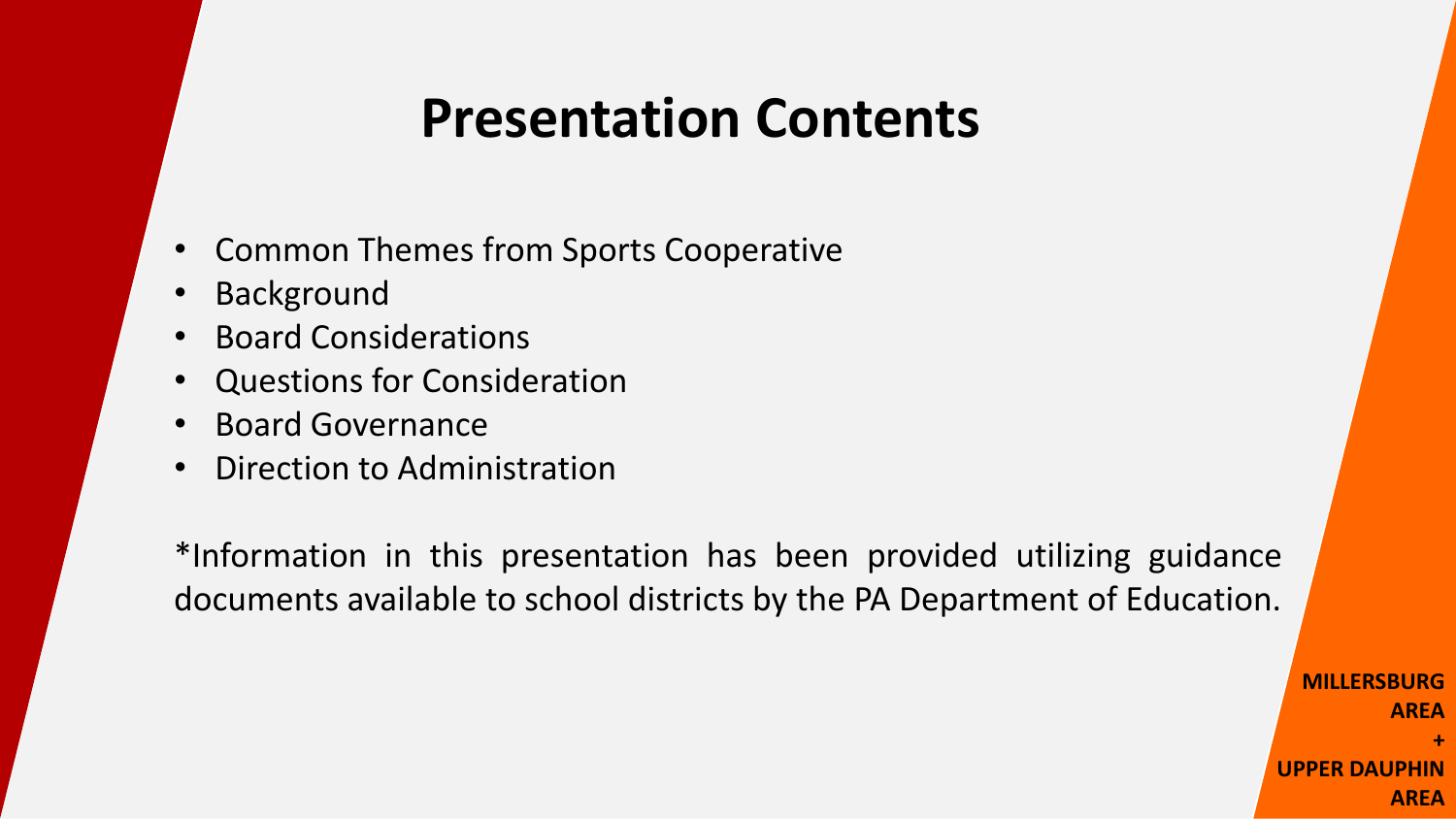#### **Common Themes - Sports Cooperative**

- Sports cooperative rationale received majority of support from constituents.
- Condense the implementation dates of the Cooperative framework was too drawn out.
- Possibility of the two districts to proceed with a complete merger.
	- The concept of merging raises many questions. The administration sought information from the Pennsylvania Department of Education – specifically its website and several guidance documents.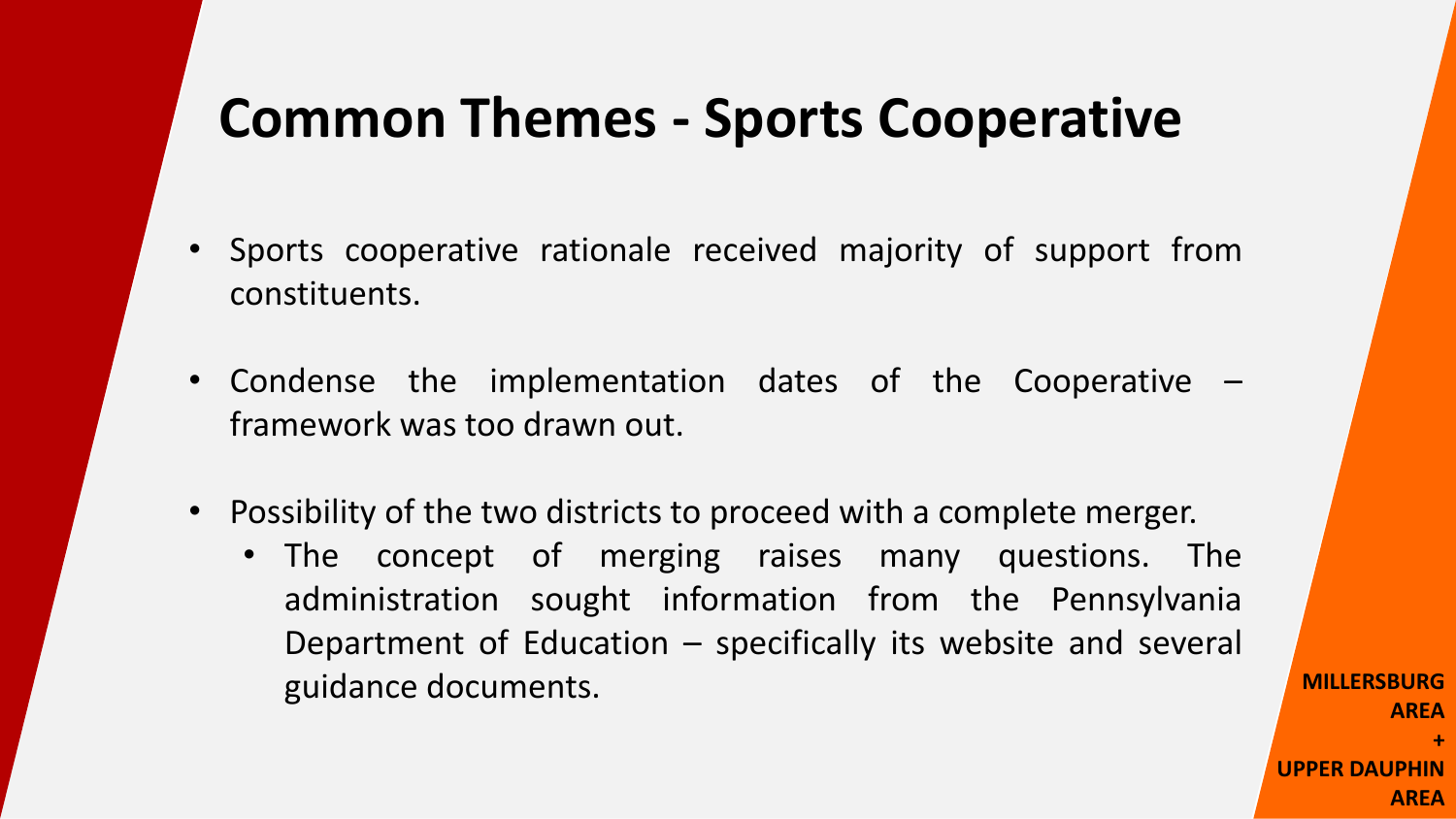# **Background**

- After WWII, the number of school districts in PA was reduced from 2,700 in 1955 to 600 in 1962. There were another 100 reductions through 1979. Our present number of districts in PA is 500.
- The Commonwealth proposed in 2009 to further reduce the number to 100. Not much has happened since.
- Since the 1990s, Millersburg and UDA have experienced declining enrollment.\*

| UDA              | Millersburg    |
|------------------|----------------|
| 2011-2012: 1,249 | 2011-2012: 843 |
| 2020-2021: 1,103 | 2020-2021: 764 |
| 2021-2022: 1,084 | 2021-2022: 739 |
| 2022-2023: 1,077 | 2022-2023: 722 |
| 2023-2024: 1,055 | 2023-2024: 706 |
| 2024-2025: 1,047 | 2024-2025: 686 |

\*December 30, 2016 PA Department of Education enrollment projections https://www.education.pa.gov/Documents/Data%20and%20Statistics/Enrollment/Enrollment%20Projections/2015- 16%20School%20District%20Enrollment%20Projections.pdf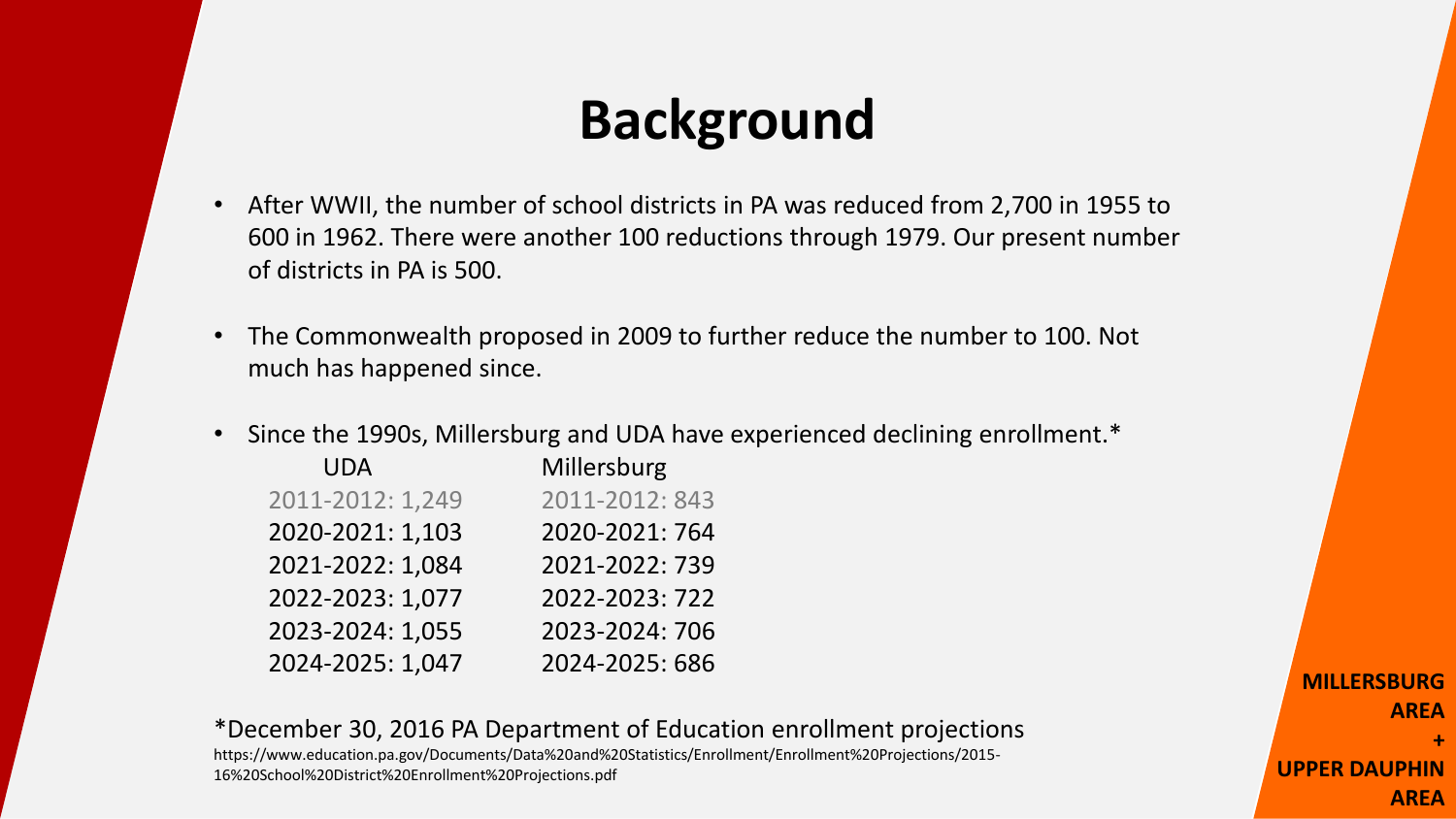# **Board Considerations**

- Name of the new district.
- Organizational chart what administrative structure will administer the district?
- Which buildings will be operated?
- Differences in collective bargaining agreements Costs of renegotiating contracts?
- Staff training to ensure effective integration of educational programs and smooth transition into merged school district.
- Bus routes and schedules, including potential rebidding of contracts for transportation.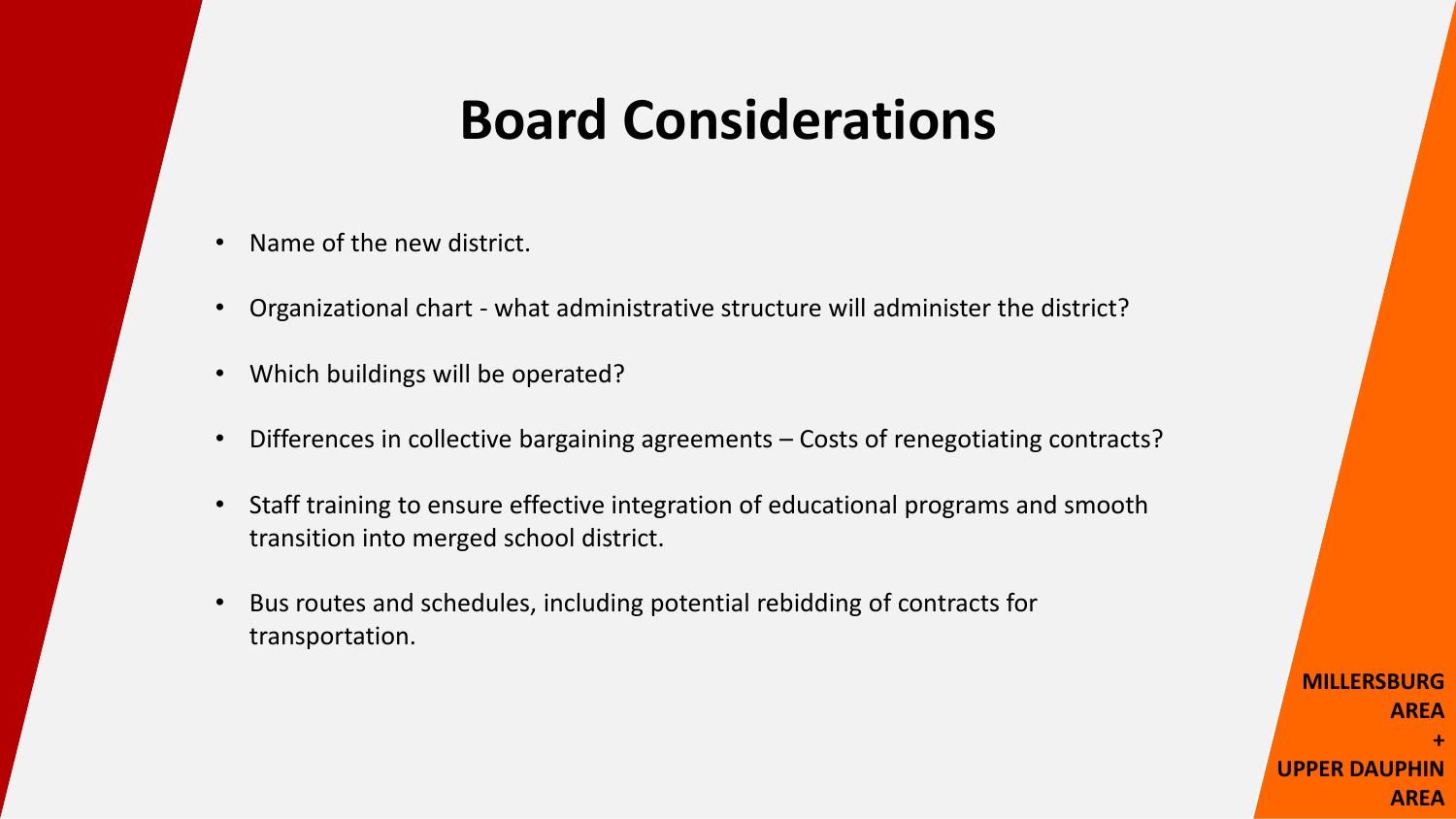#### **Board Considerations - Continued**

- Depreciation schedules.
- Maintenance.
- Equipment inventory.
- Food Service.
- Transportation/transportation software/additional equipment.
- Connecting classroom computers between districts and providing additional software for consistency.
- Transfer of Data merge/upgrade systems/archive/employee records/student records.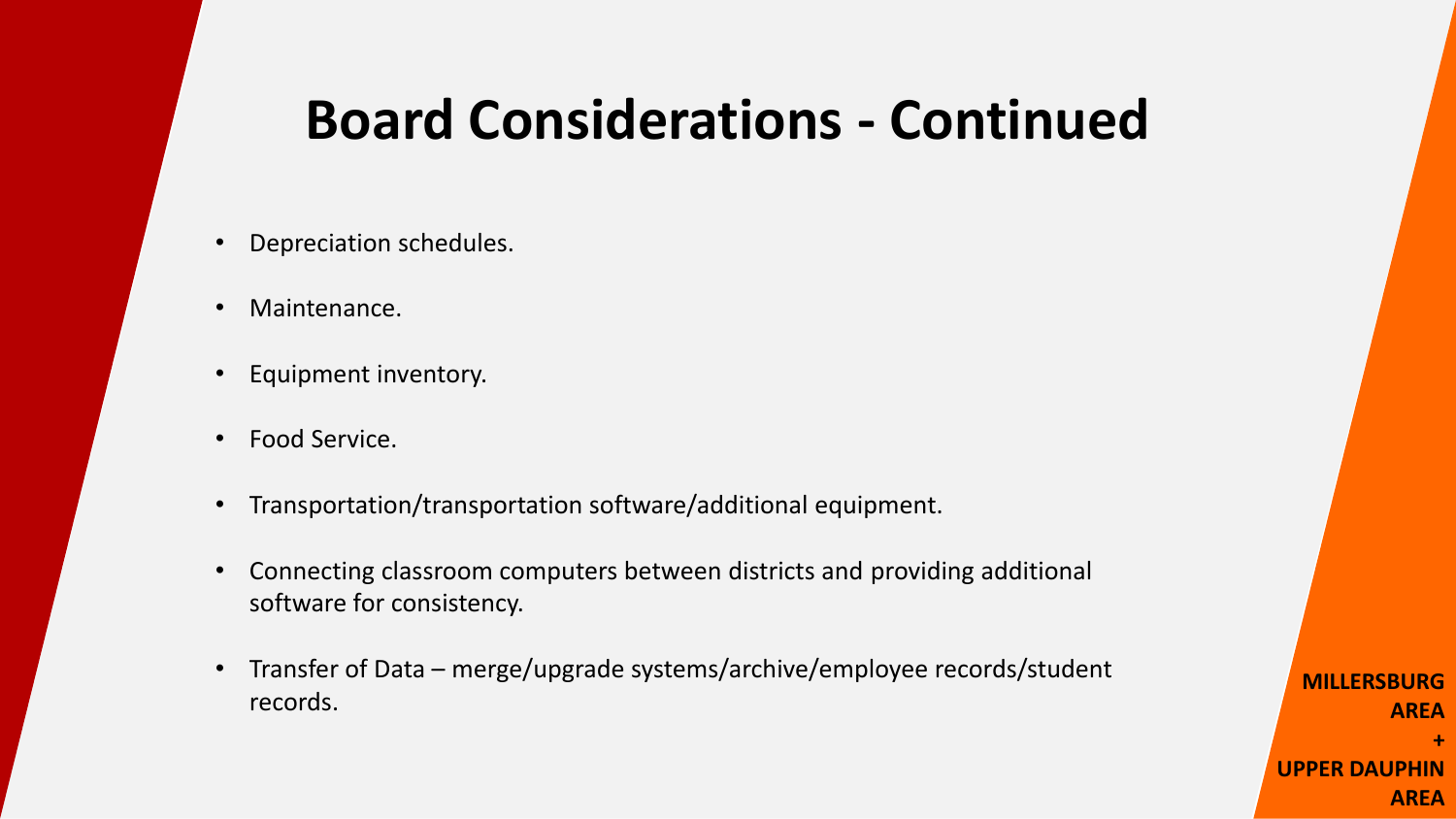# **Board Considerations - Continued**

- Educational licenses software used to support educational programs, including the library.
- Alignment of curricula.
- Community College support.
- Legal Services/legal review of existing service contracts.
- Changes to district signs and letterhead to reflect new name/logo/mascot.
- Unanticipated/One-Time expenses.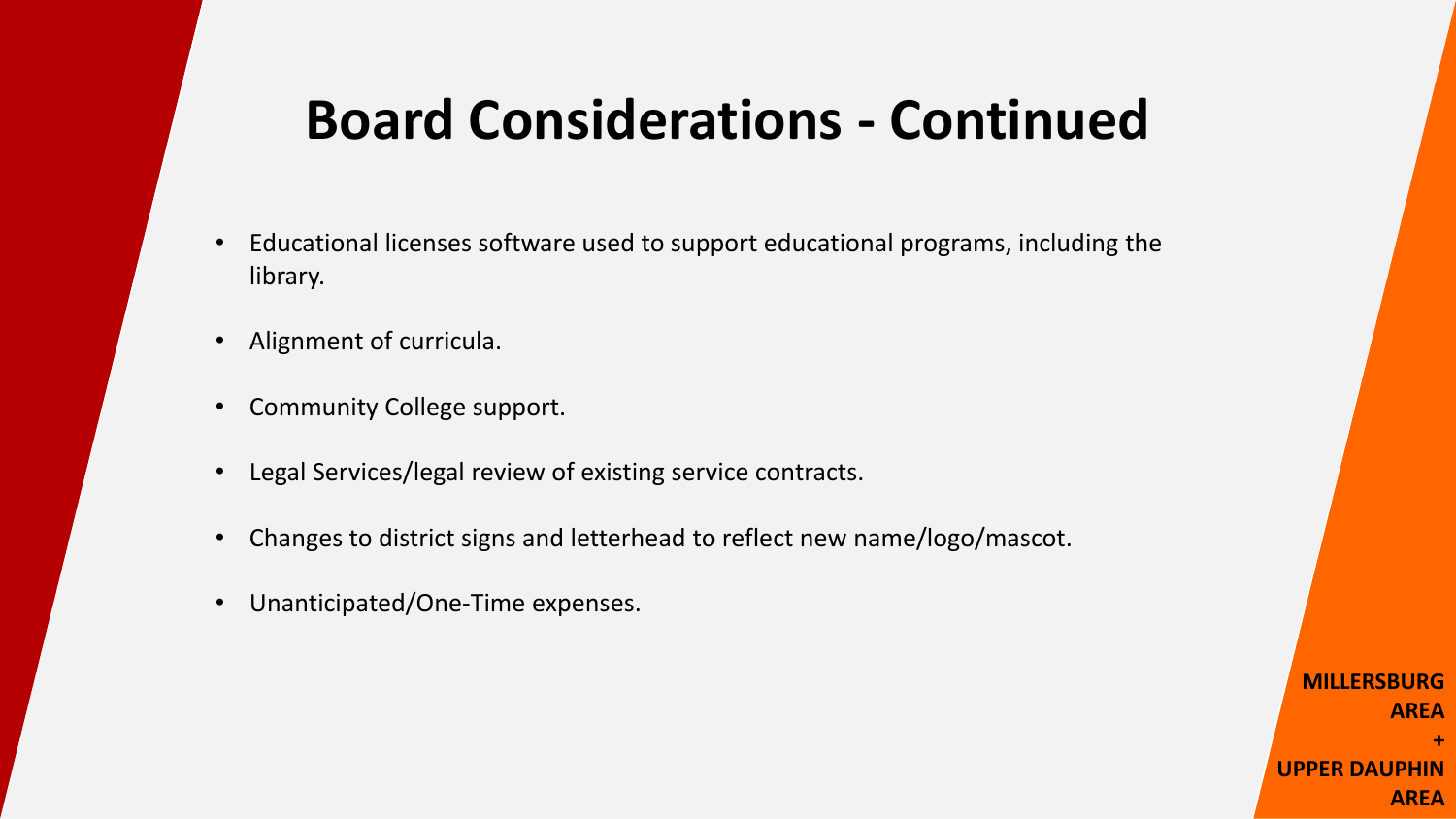# **Questions for Consideration**

**What are the benefits of mergers to residents of the district (taxpayers)?**

- Reorganization of school districts can create new community centers, particularly in rural areas.
- Smaller schools are often less cost efficient (source: PA Legislative Study by Standards and Poors)
- With a declining tax base in many small districts, merging with another district could increase the overall tax base and reduce the reliance on this declining base and state funds (source: Center & Monaca Study)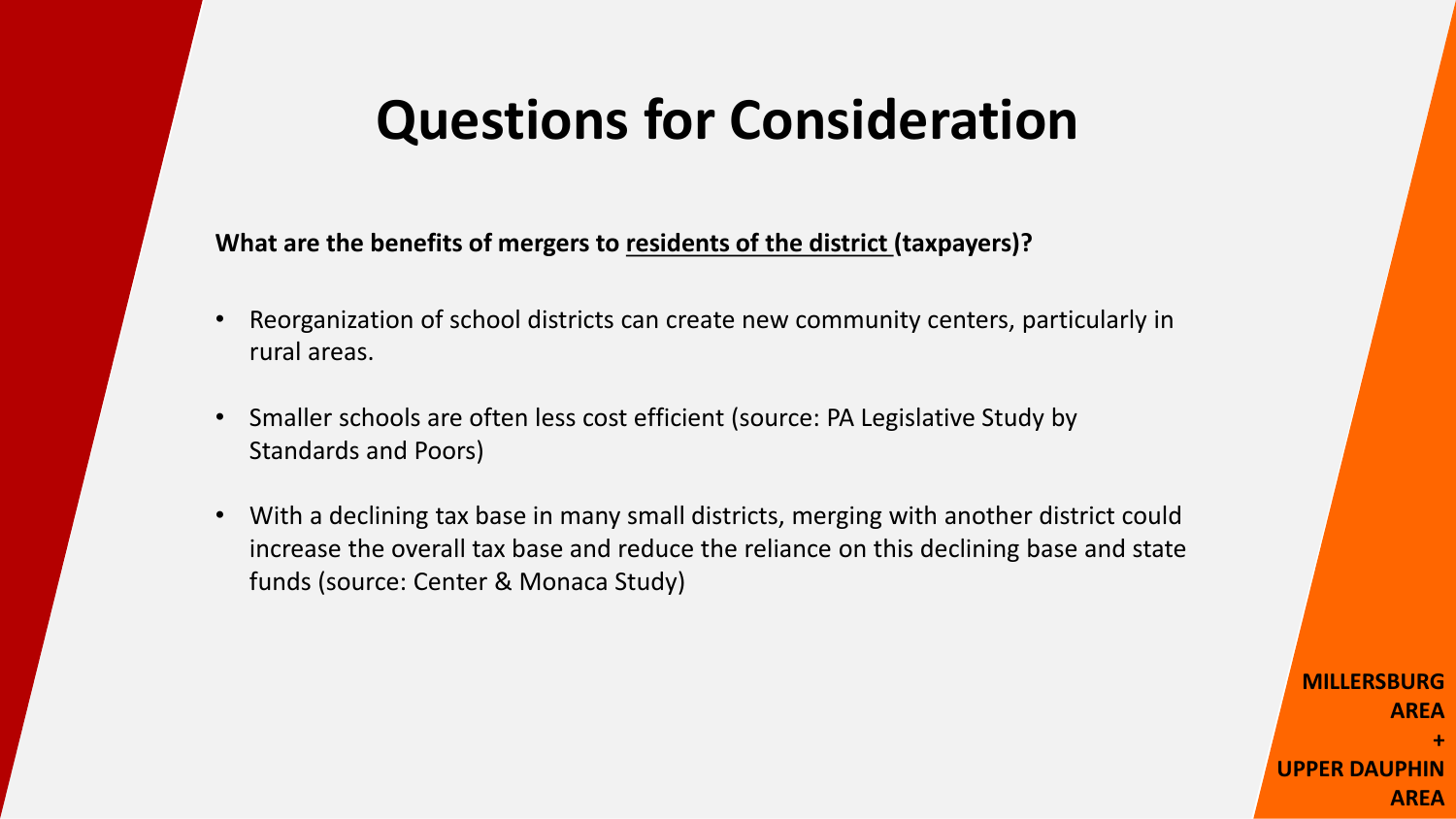### **Questions for Consideration**

**What are the benefits to a school district?**

- Equalization of educational opportunities is enhanced.
- Local control is diluted when "district sharing" is a solution to declining opportunities and enrollment, as opposed to a merger where a new organizational structure that is better suited for the long term is put into place.
- Through reorganization staff could be used more effectively, efficiently and maximized.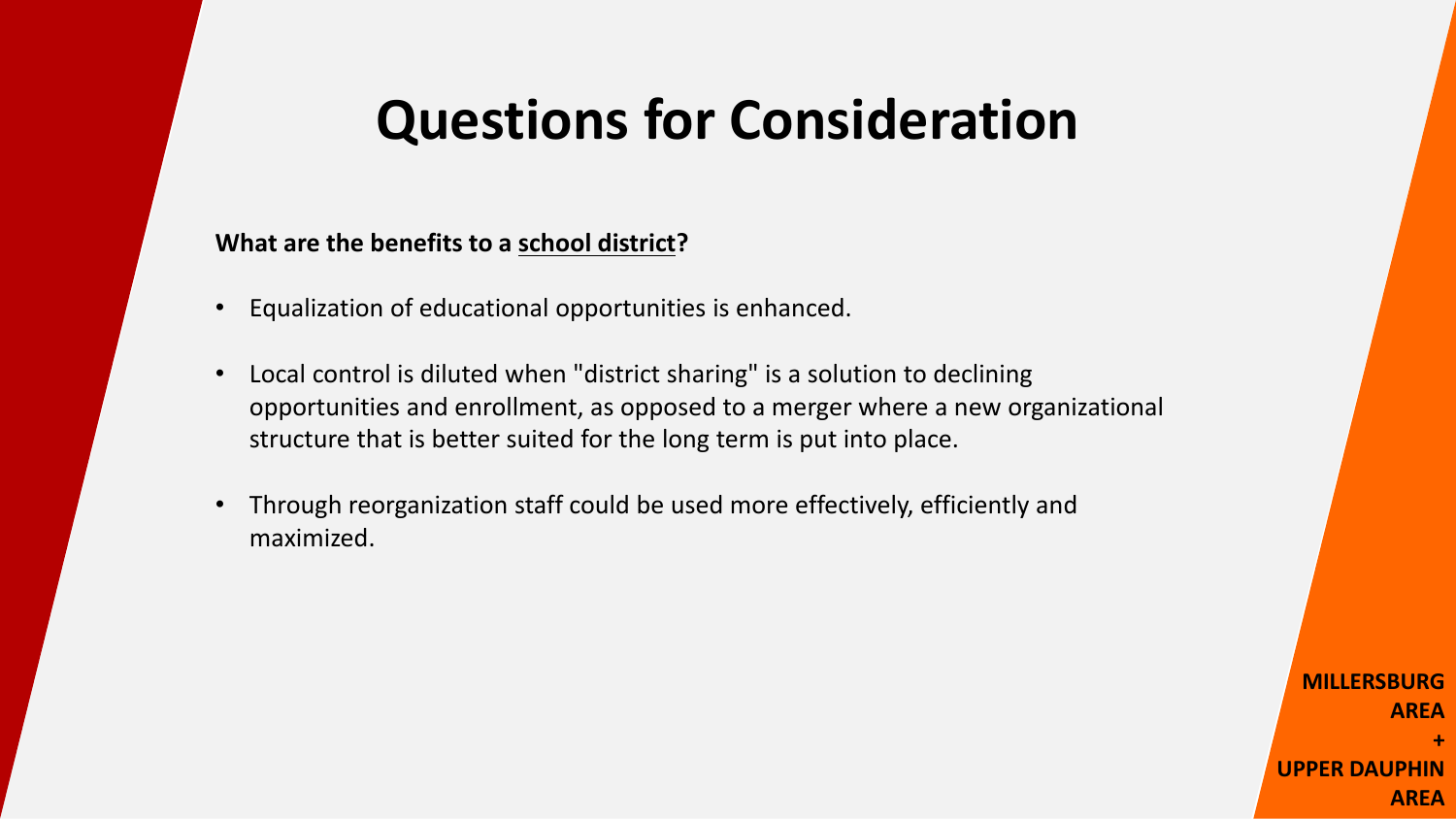# **Board Governance**

- A unified board of 18 members that includes both districts involved in the merger process will need to be in place and stay in place until the first round of elections after the completion of the merger.
- Both boards will be required to obtain a majority of their members to vote in favor of the merger and cooperate throughout the merger and act as one unit until the new board for the combined district is elected.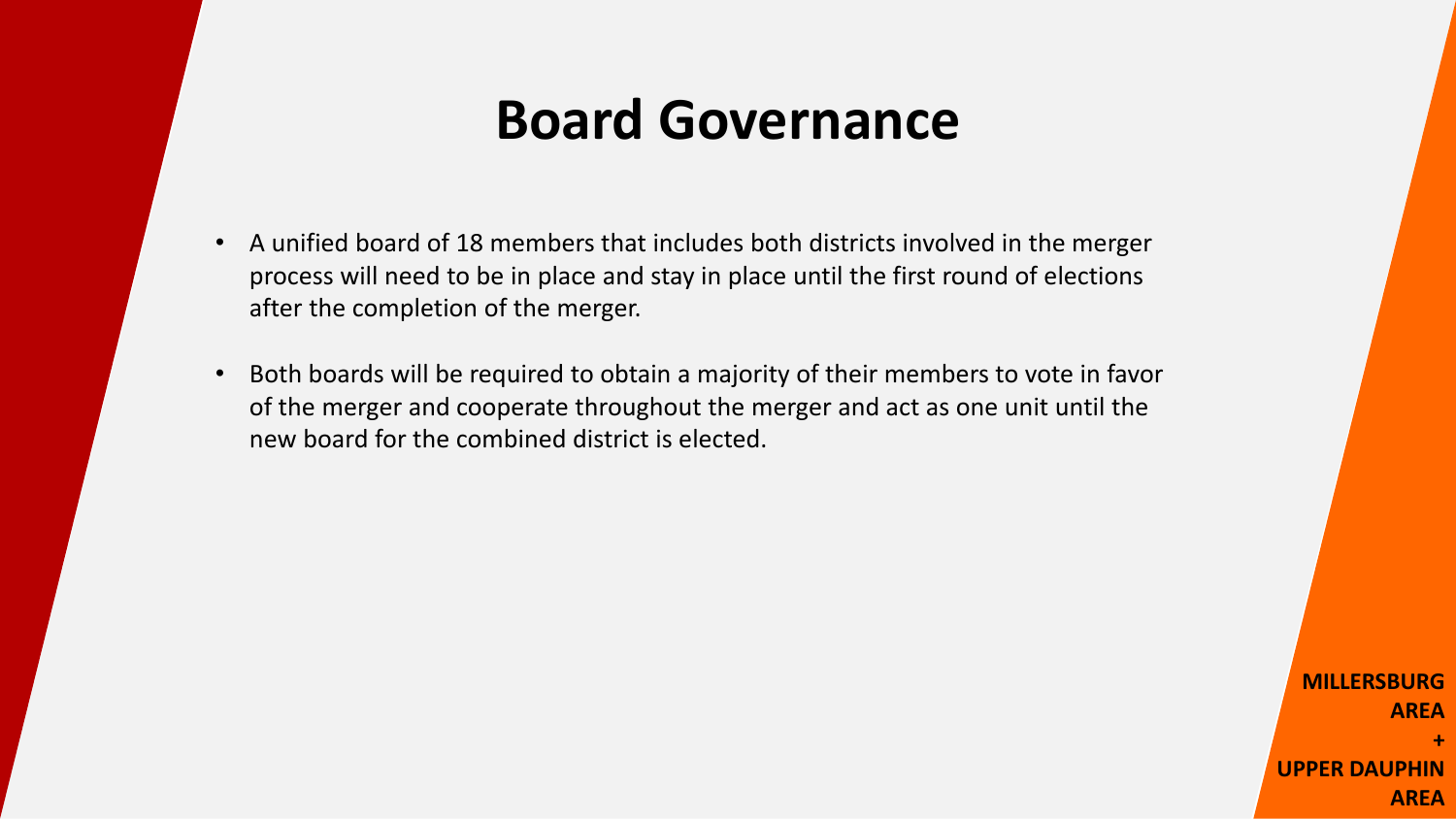#### **Board Governance - Continued**

#### **What are the first steps?**

- The first steps taken by a school board considering the option of a merger with a neighboring district should begin with an **open discussion** amongst the school board members of both districts.
- A **feasibility study** should be carried out to examine the process between the districts to determine the timeline for a potential merger, the associated costs, and to examine the future enrollment as well as the projected savings of a combined district.
- Conducting a feasibility study is the **key first step** to evaluating whether a merger could work as an effective way of maintaining educational opportunities while saving money for both districts.